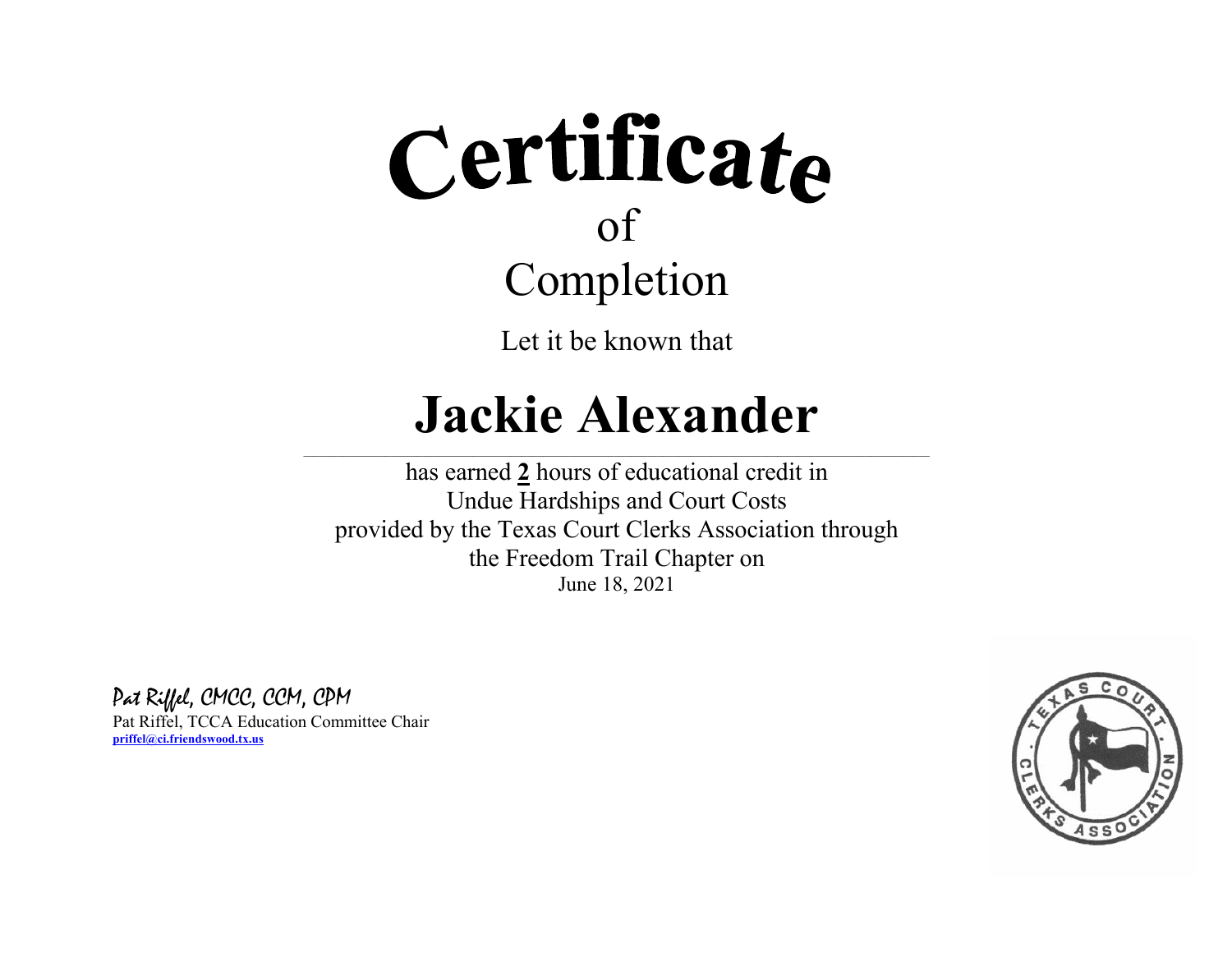Let it be known that

#### **Patti Casas**

 $\_$  , and the state of the state of the state of the state of the state of the state of the state of the state of the state of the state of the state of the state of the state of the state of the state of the state of the

has earned **2** hours of educational credit in Undue Hardships and Court Costs provided by the Texas Court Clerks Association through the Freedom Trail Chapter on June 18, 2021

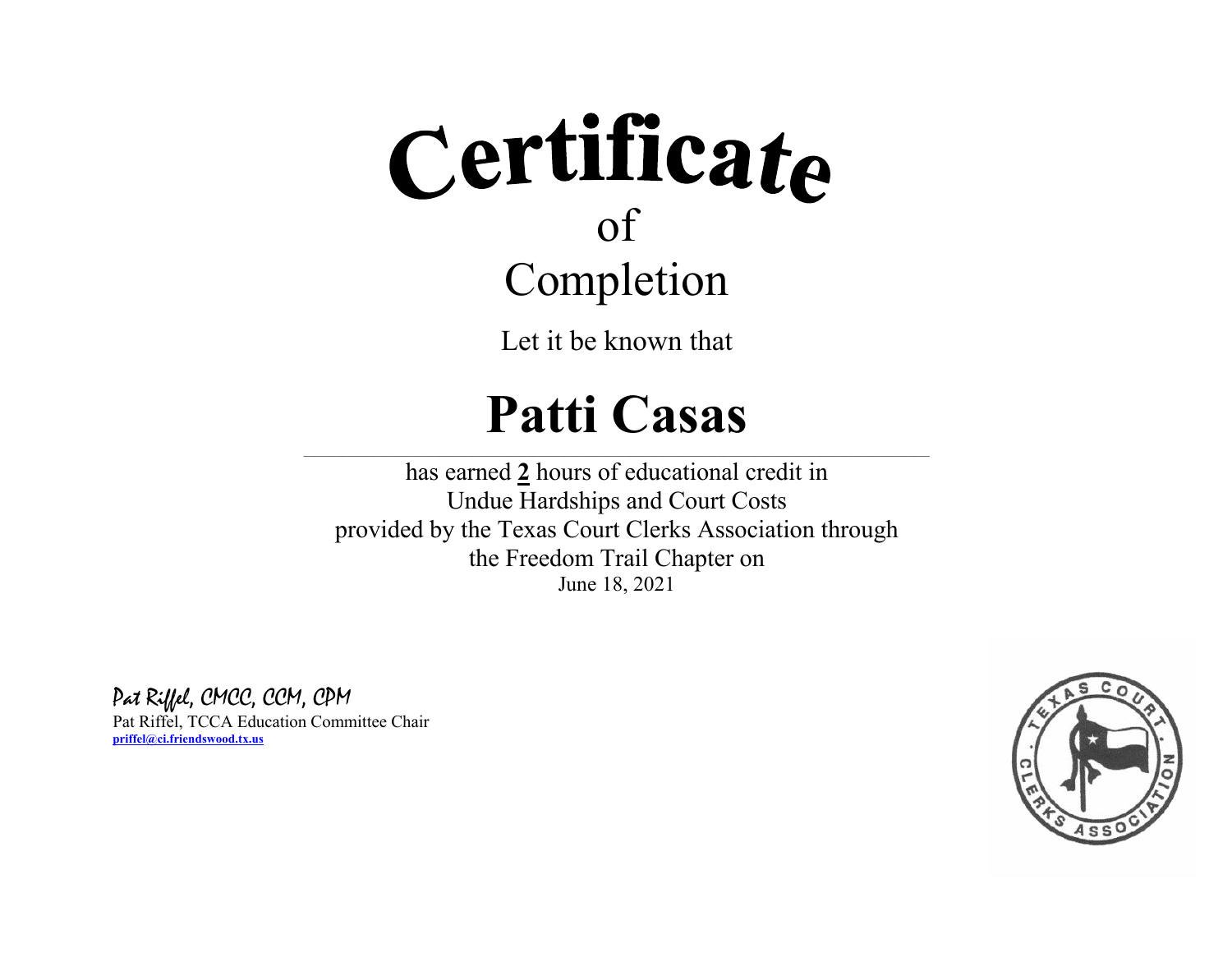Let it be known that

#### **Leona Clay**

 $\_$  , and the state of the state of the state of the state of the state of the state of the state of the state of the state of the state of the state of the state of the state of the state of the state of the state of the

has earned **2** hours of educational credit in Undue Hardships and Court Costs provided by the Texas Court Clerks Association through the Freedom Trail Chapter on June 18, 2021

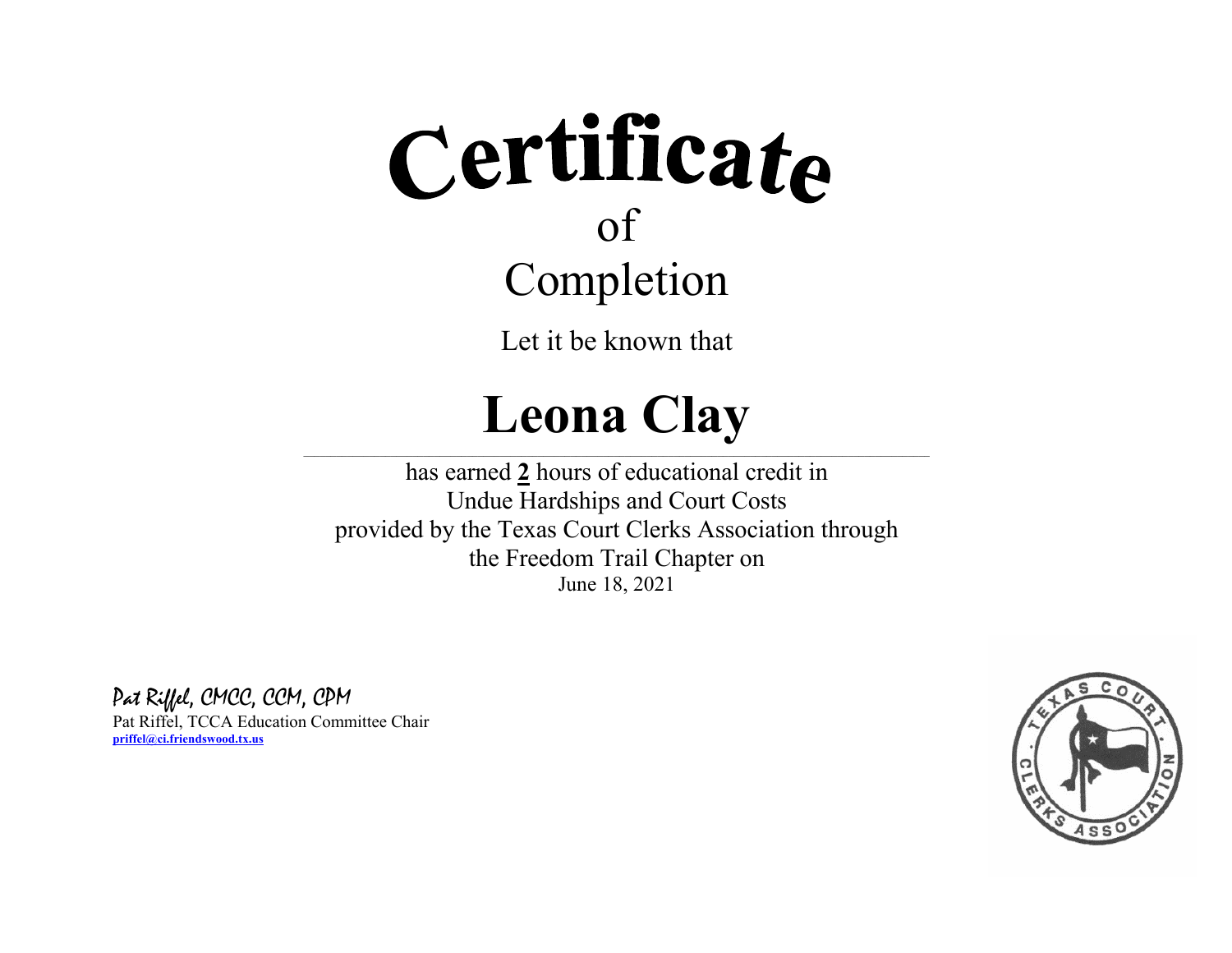Let it be known that

#### **Tracie Glaeser**

 $\_$  , and the state of the state of the state of the state of the state of the state of the state of the state of the state of the state of the state of the state of the state of the state of the state of the state of the

has earned **2** hours of educational credit in Undue Hardships and Court Costs provided by the Texas Court Clerks Association through the Freedom Trail Chapter on June 18, 2021

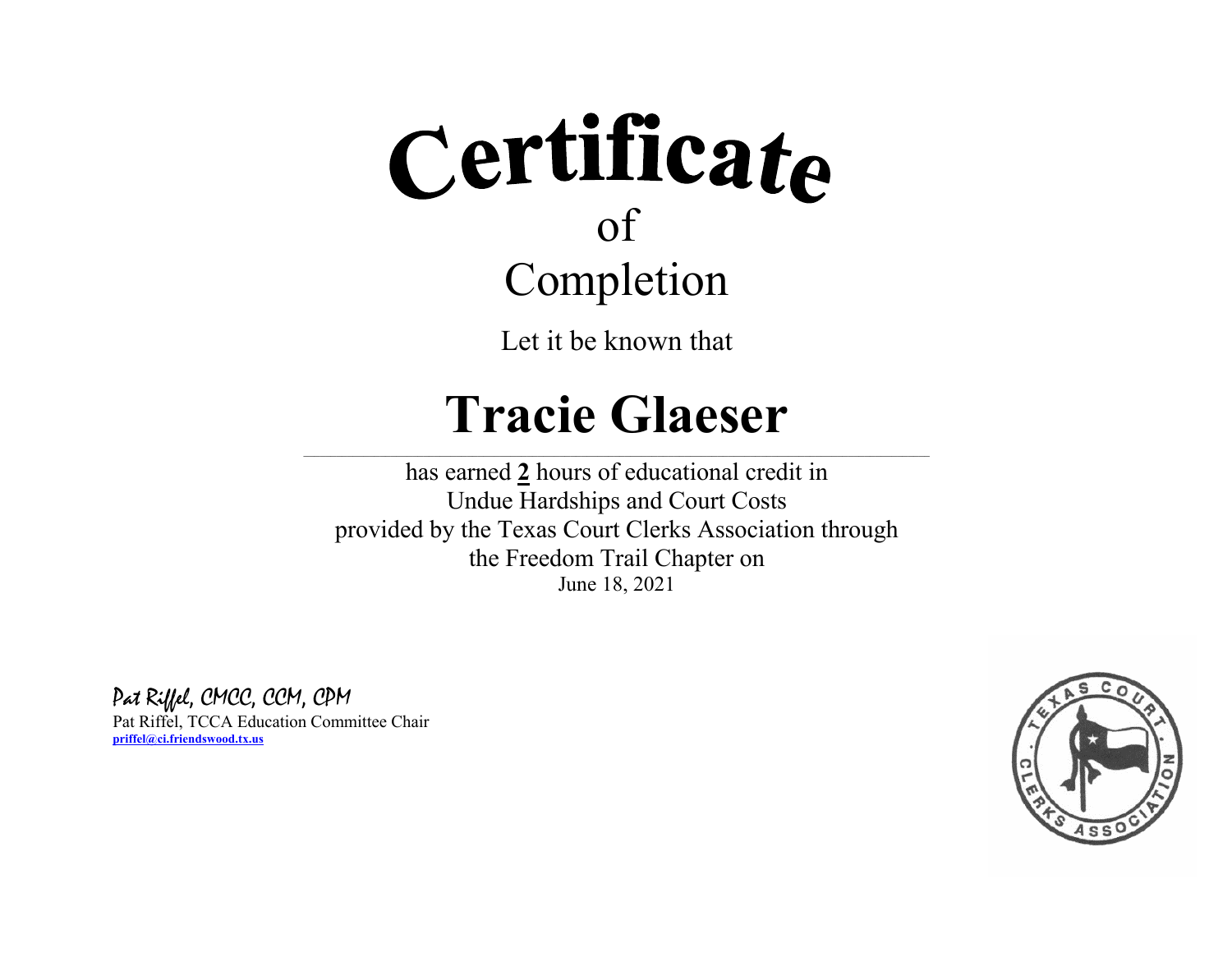Let it be known that

#### **Yahaira Holt**

 $\_$  , and the state of the state of the state of the state of the state of the state of the state of the state of the state of the state of the state of the state of the state of the state of the state of the state of the

has earned **2** hours of educational credit in Undue Hardships and Court Costs provided by the Texas Court Clerks Association through the Freedom Trail Chapter on June 18, 2021

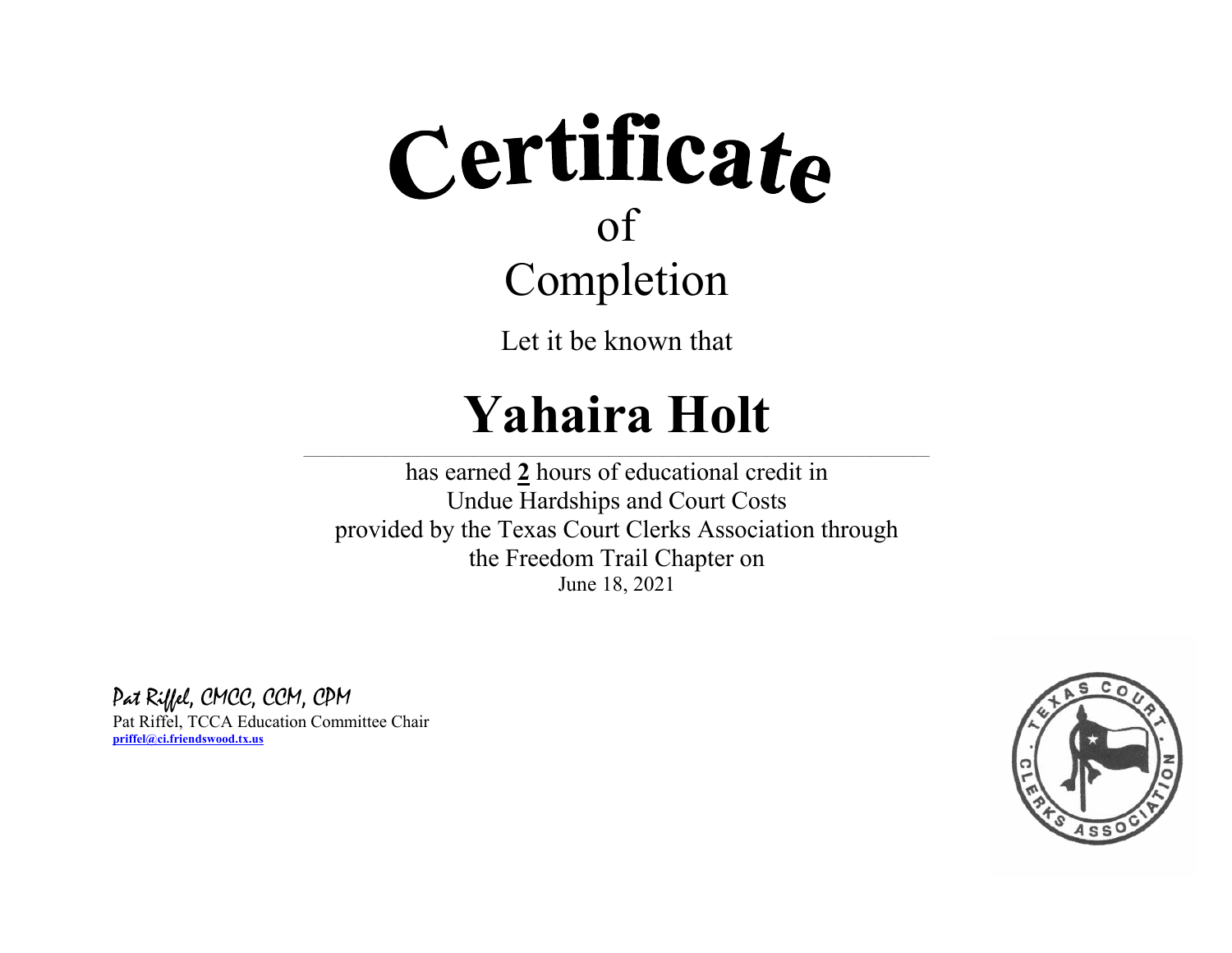Let it be known that

#### **Debbie Landrum**

 $\mathcal{L}_\text{max} = \mathcal{L}_\text{max} = \mathcal{L}_\text{max} = \mathcal{L}_\text{max} = \mathcal{L}_\text{max} = \mathcal{L}_\text{max} = \mathcal{L}_\text{max}$ 

 $\mathcal{L}_\text{max} = \mathcal{L}_\text{max} = \mathcal{L}_\text{max} = \mathcal{L}_\text{max} = \mathcal{L}_\text{max} = \mathcal{L}_\text{max} = \mathcal{L}_\text{max}$ 

has earned **2** hours of educational credit in Undue Hardships and Court Costs provided by the Texas Court Clerks Association through the Freedom Trail Chapter on June 18, 2021

Pat Riffel, CMCC, CCM, CPM Pat Riffel, TCCA Education Committee Chair **priffel@ci.friendswood.tx.us**

 $\frac{1}{2}$  , and the set of the set of the set of the set of the set of the set of the set of the set of the set of the set of the set of the set of the set of the set of the set of the set of the set of the set of the set

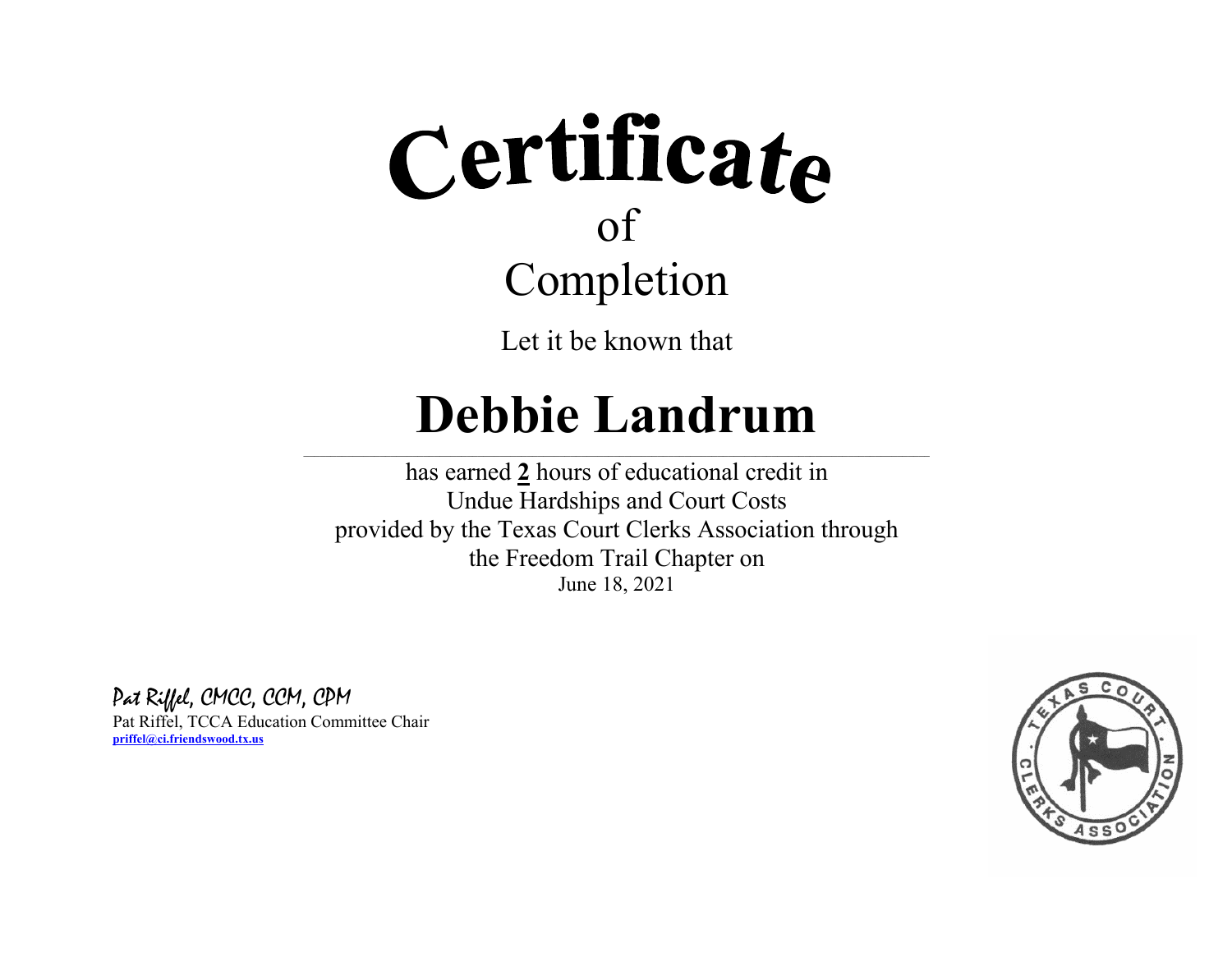Let it be known that

#### **Elaie Lawley**

 $\_$  , and the state of the state of the state of the state of the state of the state of the state of the state of the state of the state of the state of the state of the state of the state of the state of the state of the

has earned **2** hours of educational credit in Undue Hardships and Court Costs provided by the Texas Court Clerks Association through the Freedom Trail Chapter on June 18, 2021

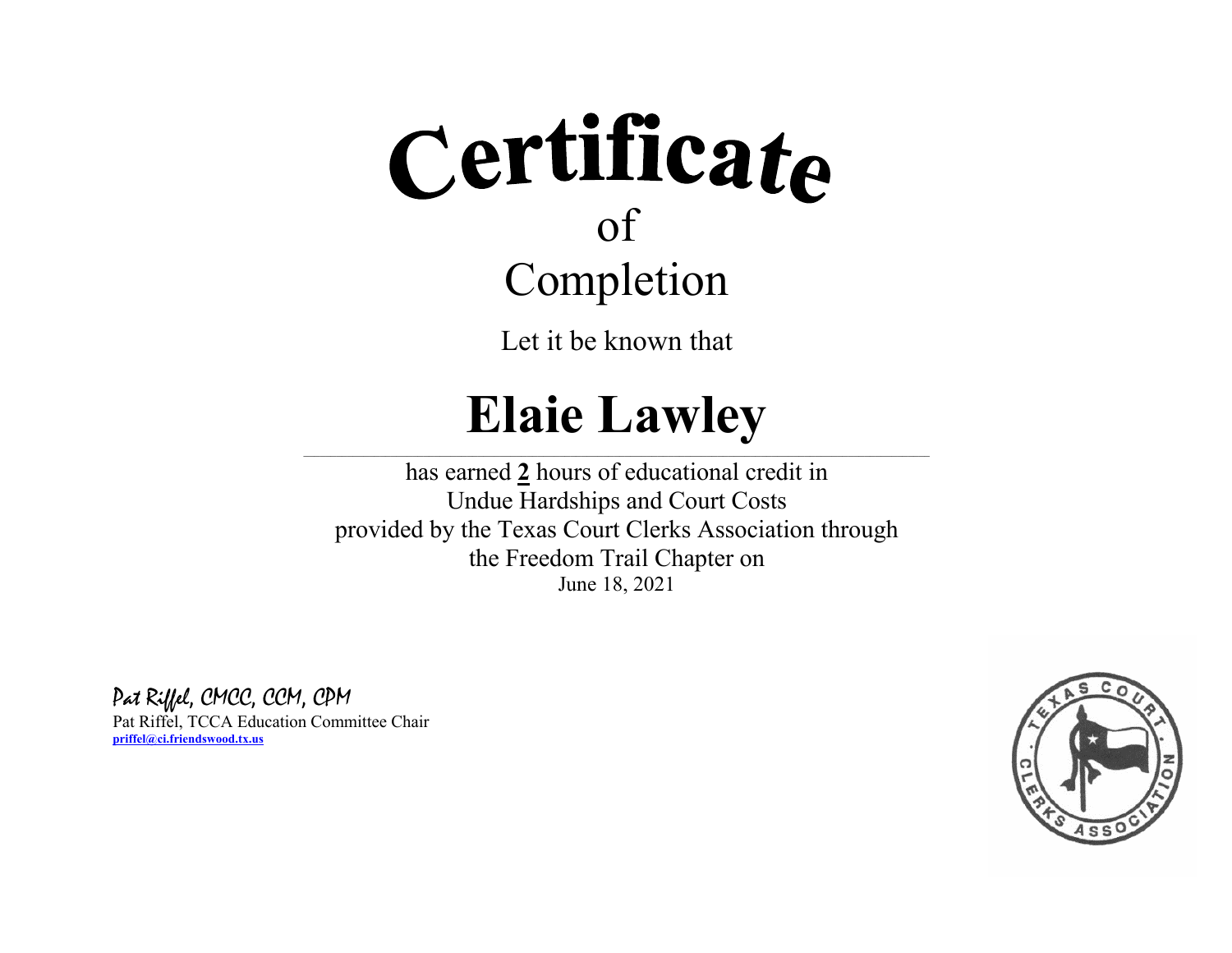

Let it be known that

#### **Angelica Lombardi**  $\_$  , and the state of the state of the state of the state of the state of the state of the state of the state of the state of the state of the state of the state of the state of the state of the state of the state of the

has earned **2** hours of educational credit in Undue Hardships and Court Costs provided by the Texas Court Clerks Association through the Freedom Trail Chapter on June 18, 2021

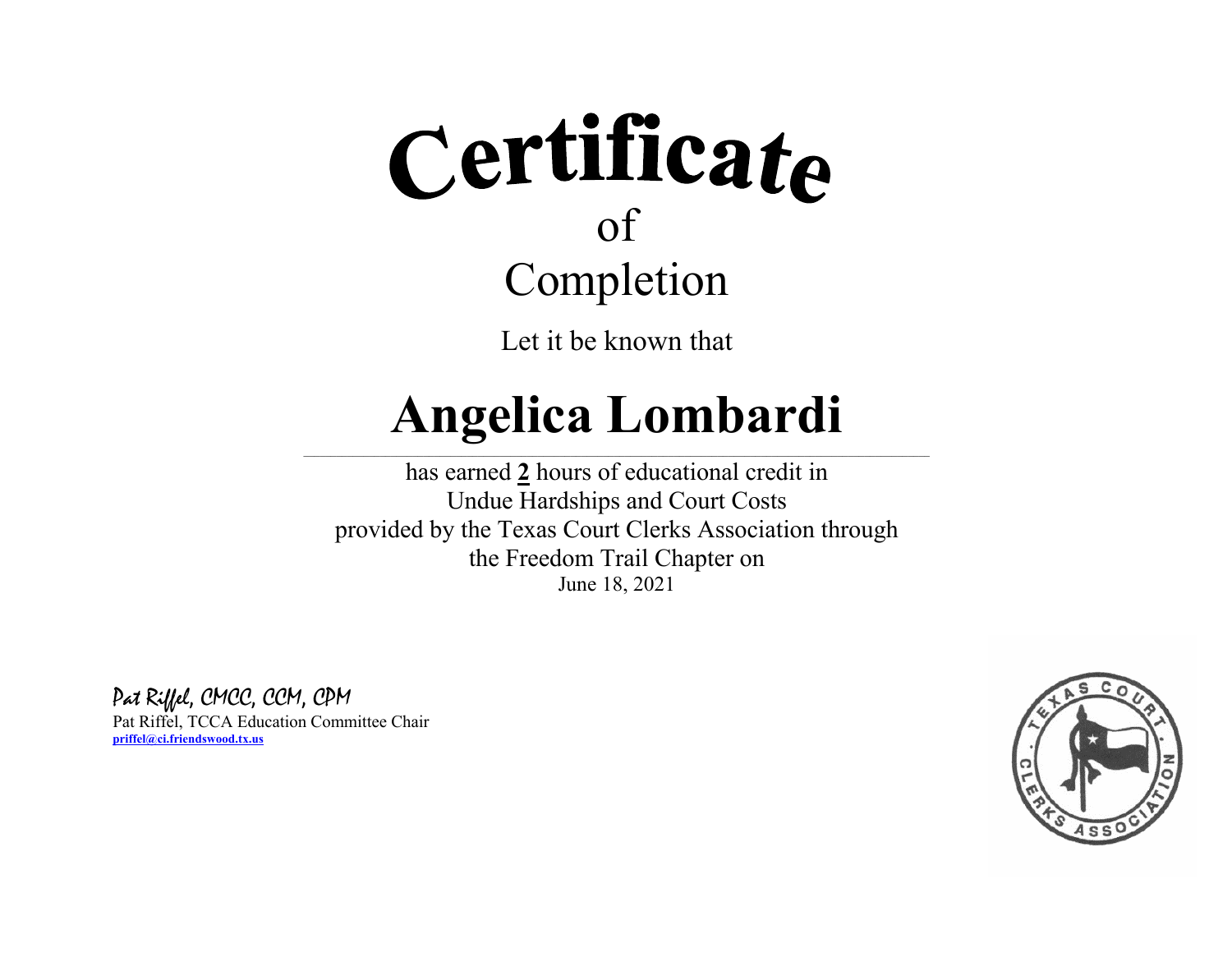Let it be known that

### **Phyllis Mathison**

 $\_$  , and the state of the state of the state of the state of the state of the state of the state of the state of the state of the state of the state of the state of the state of the state of the state of the state of the

has earned **2** hours of educational credit in Undue Hardships and Court Costs provided by the Texas Court Clerks Association through the Freedom Trail Chapter on June 18, 2021

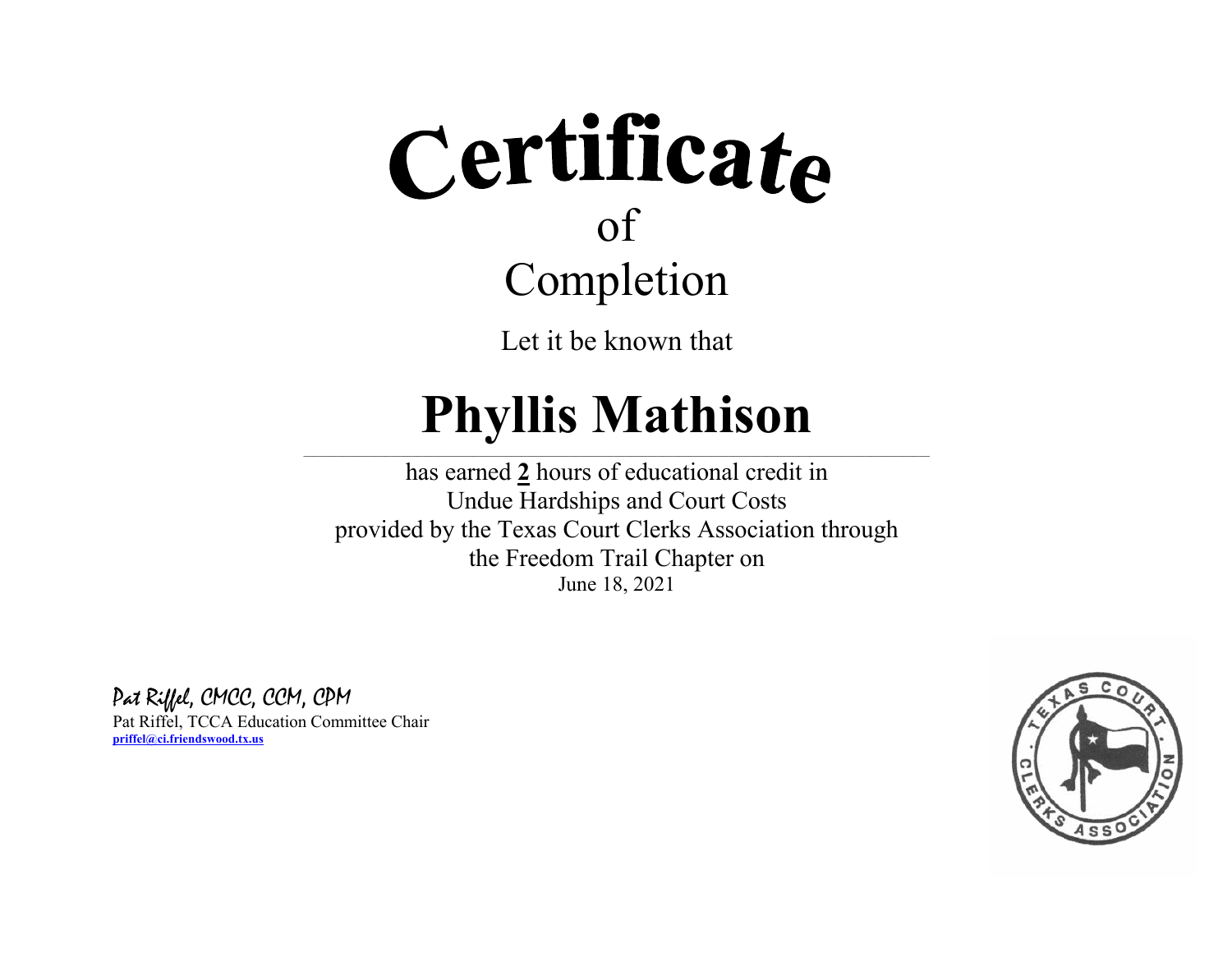Let it be known that

#### **Angeline Navarro**

 $\_$  , and the state of the state of the state of the state of the state of the state of the state of the state of the state of the state of the state of the state of the state of the state of the state of the state of the

has earned **2** hours of educational credit in Undue Hardships and Court Costs provided by the Texas Court Clerks Association through the Freedom Trail Chapter on June 18, 2021

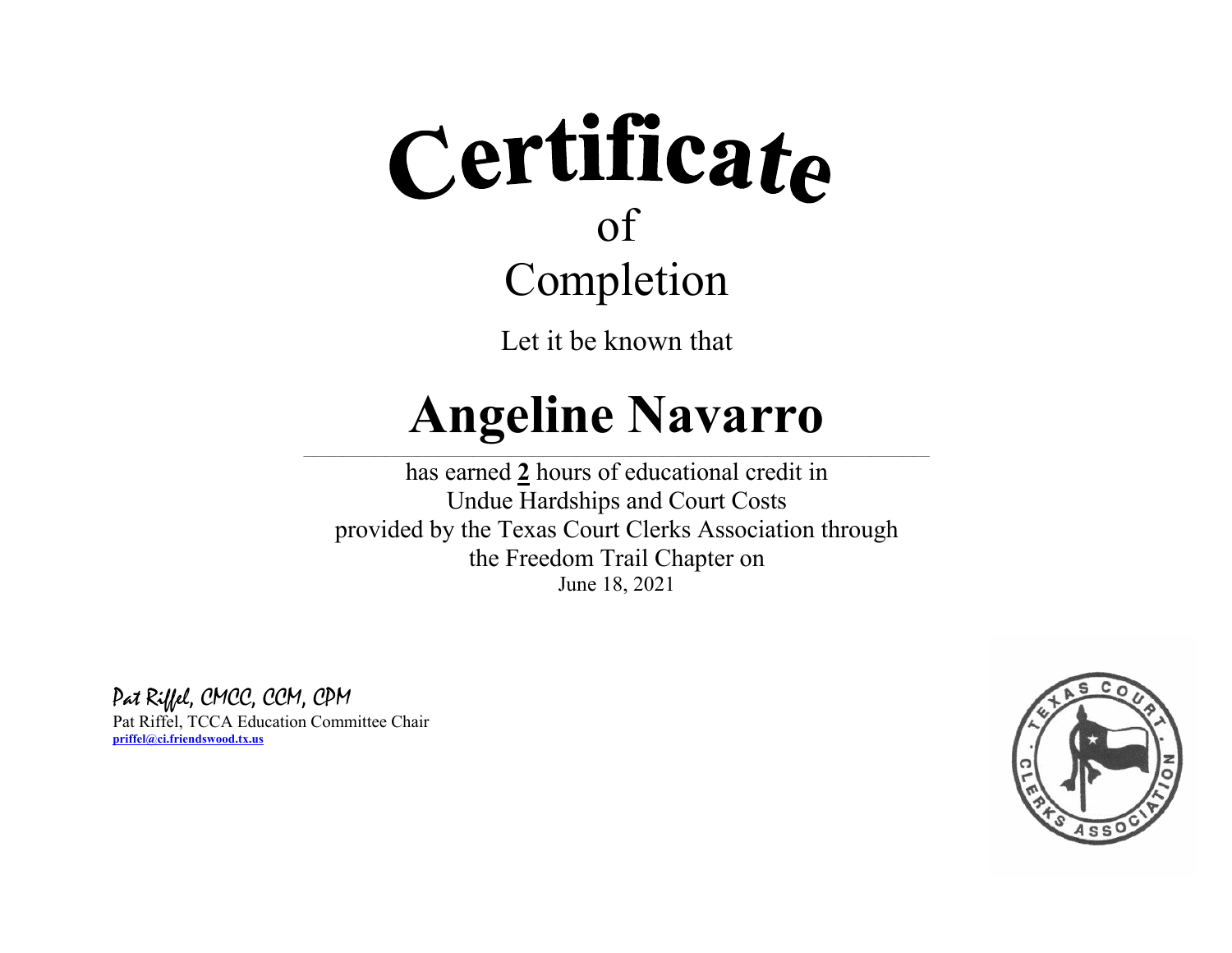Let it be known that

#### **Michelle Peyton**

 $\_$  , and the state of the state of the state of the state of the state of the state of the state of the state of the state of the state of the state of the state of the state of the state of the state of the state of the

has earned **2** hours of educational credit in Undue Hardships and Court Costs provided by the Texas Court Clerks Association through the Freedom Trail Chapter on June 18, 2021

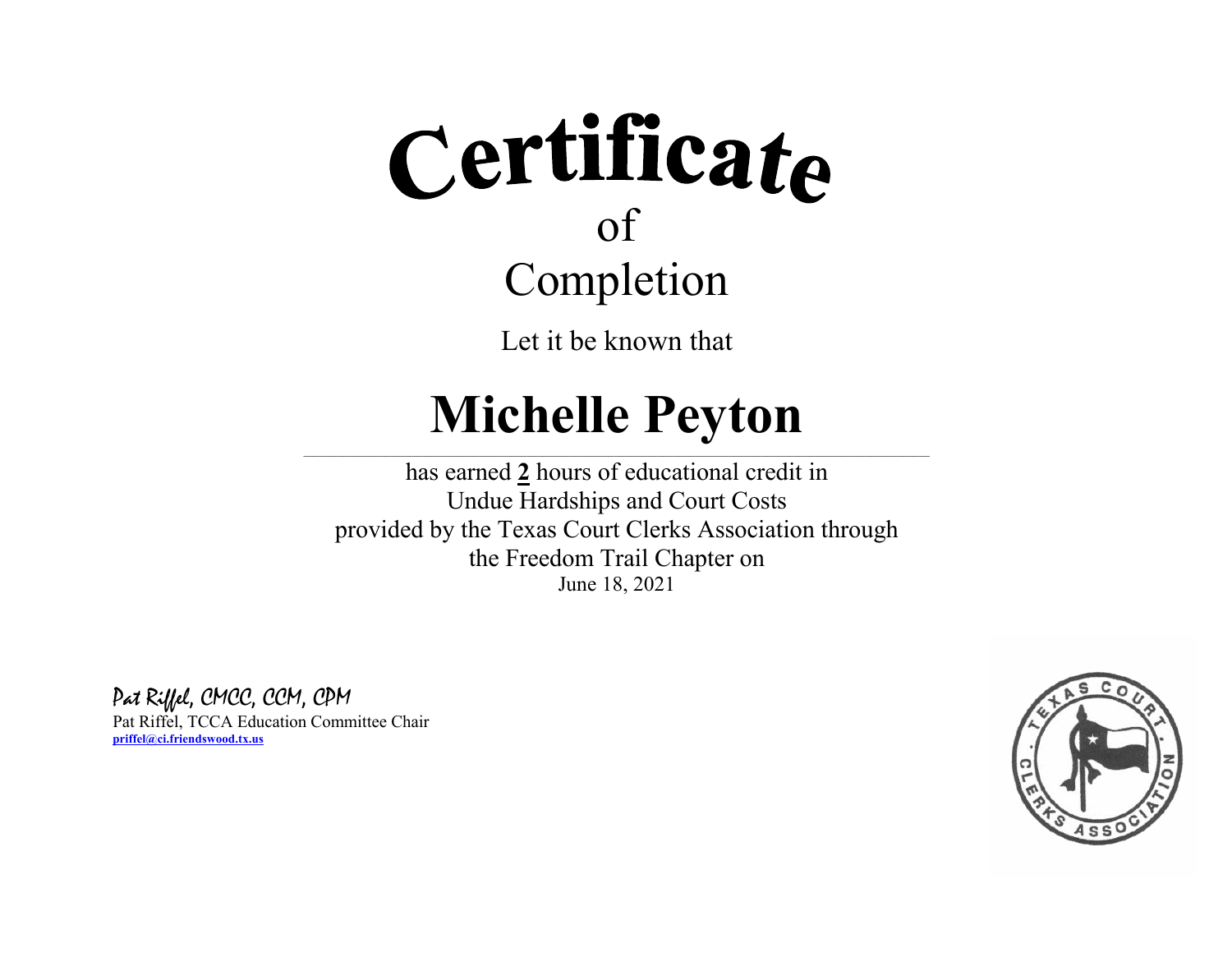Let it be known that

#### **Julie Robles**

 $\_$  , and the state of the state of the state of the state of the state of the state of the state of the state of the state of the state of the state of the state of the state of the state of the state of the state of the

has earned **2** hours of educational credit in Undue Hardships and Court Costs provided by the Texas Court Clerks Association through the Freedom Trail Chapter on June 18, 2021

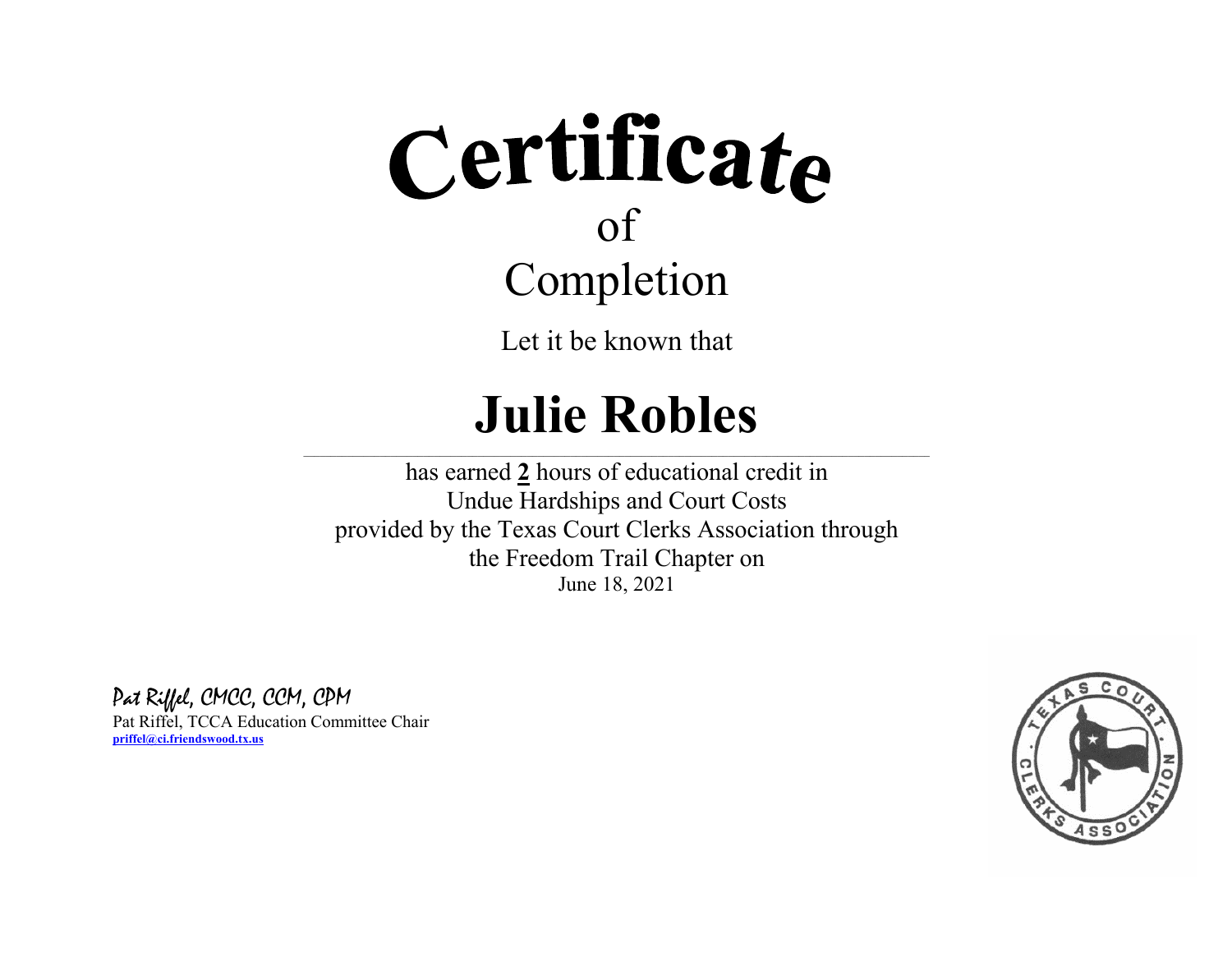Let it be known that

### **Faviola Rodriguez**

 $\_$  , and the state of the state of the state of the state of the state of the state of the state of the state of the state of the state of the state of the state of the state of the state of the state of the state of the

has earned **2** hours of educational credit in Undue Hardships and Court Costs provided by the Texas Court Clerks Association through the Freedom Trail Chapter on June 18, 2021

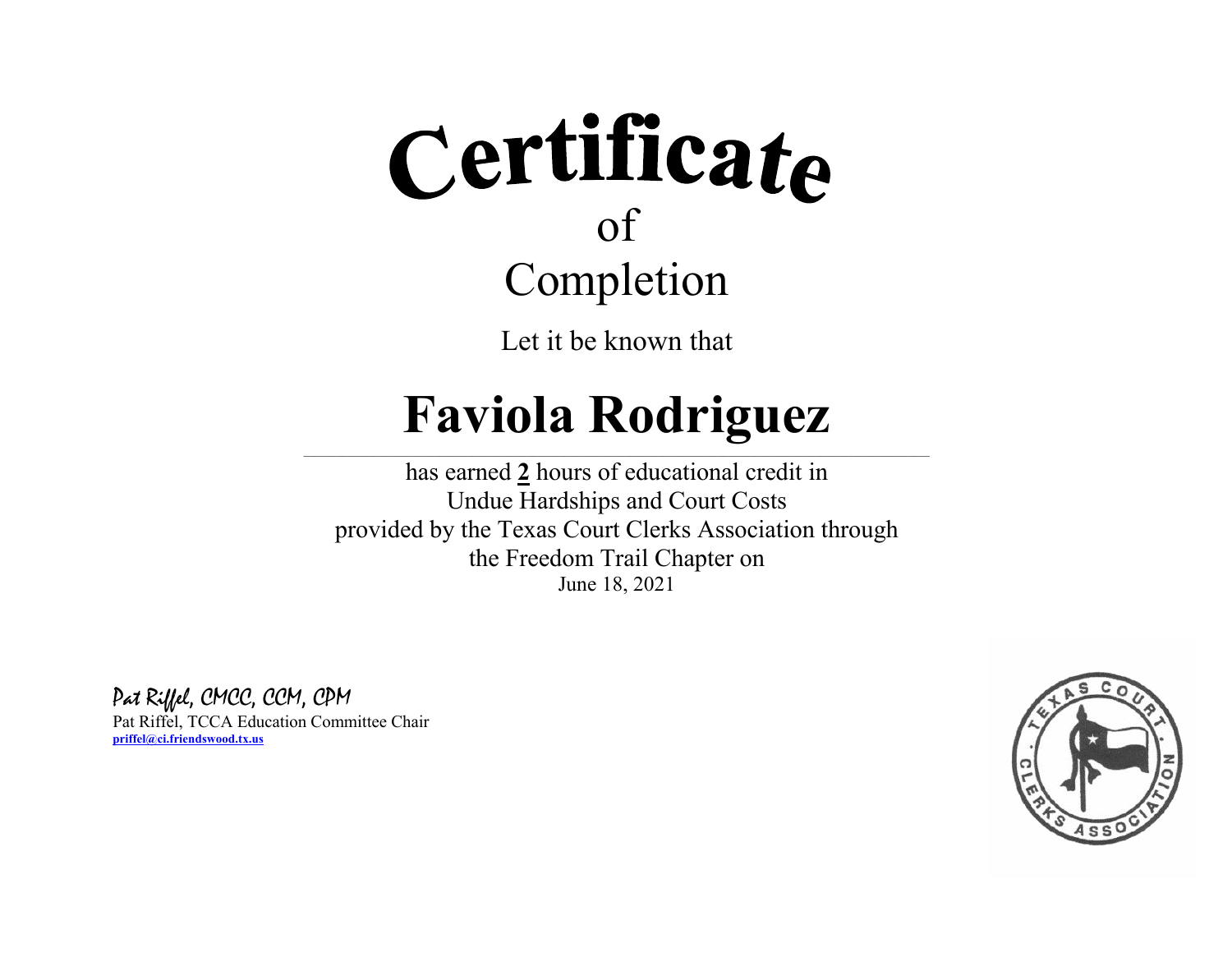Let it be known that

#### **Rosalia Sosa**

 $\_$  , and the state of the state of the state of the state of the state of the state of the state of the state of the state of the state of the state of the state of the state of the state of the state of the state of the

has earned **2** hours of educational credit in Undue Hardships and Court Costs provided by the Texas Court Clerks Association through the Freedom Trail Chapter on June 18, 2021

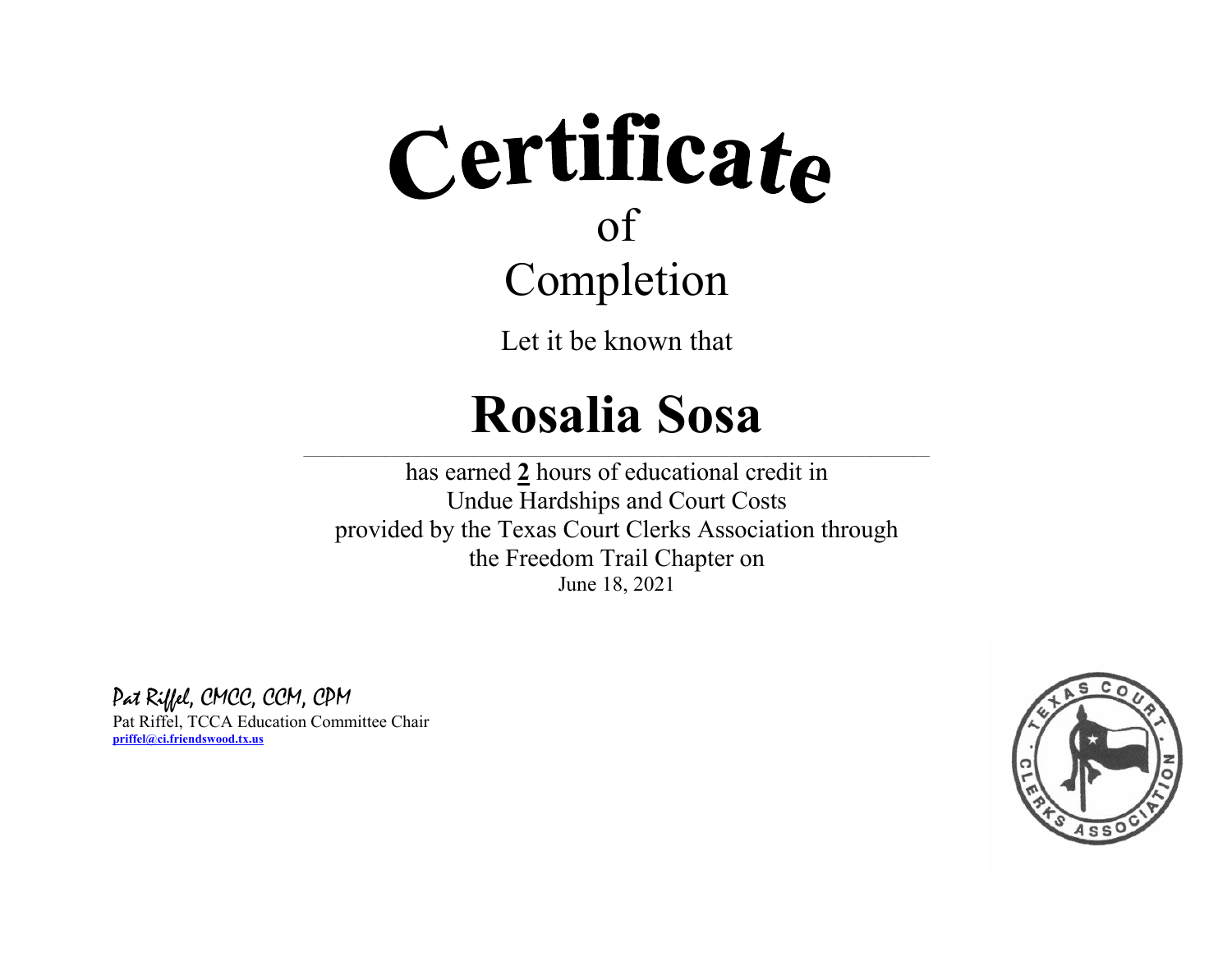Let it be known that

#### **Tracy Ventura**

 $\_$  , and the state of the state of the state of the state of the state of the state of the state of the state of the state of the state of the state of the state of the state of the state of the state of the state of the

has earned **2** hours of educational credit in Undue Hardships and Court Costs provided by the Texas Court Clerks Association through the Freedom Trail Chapter on June 18, 2021

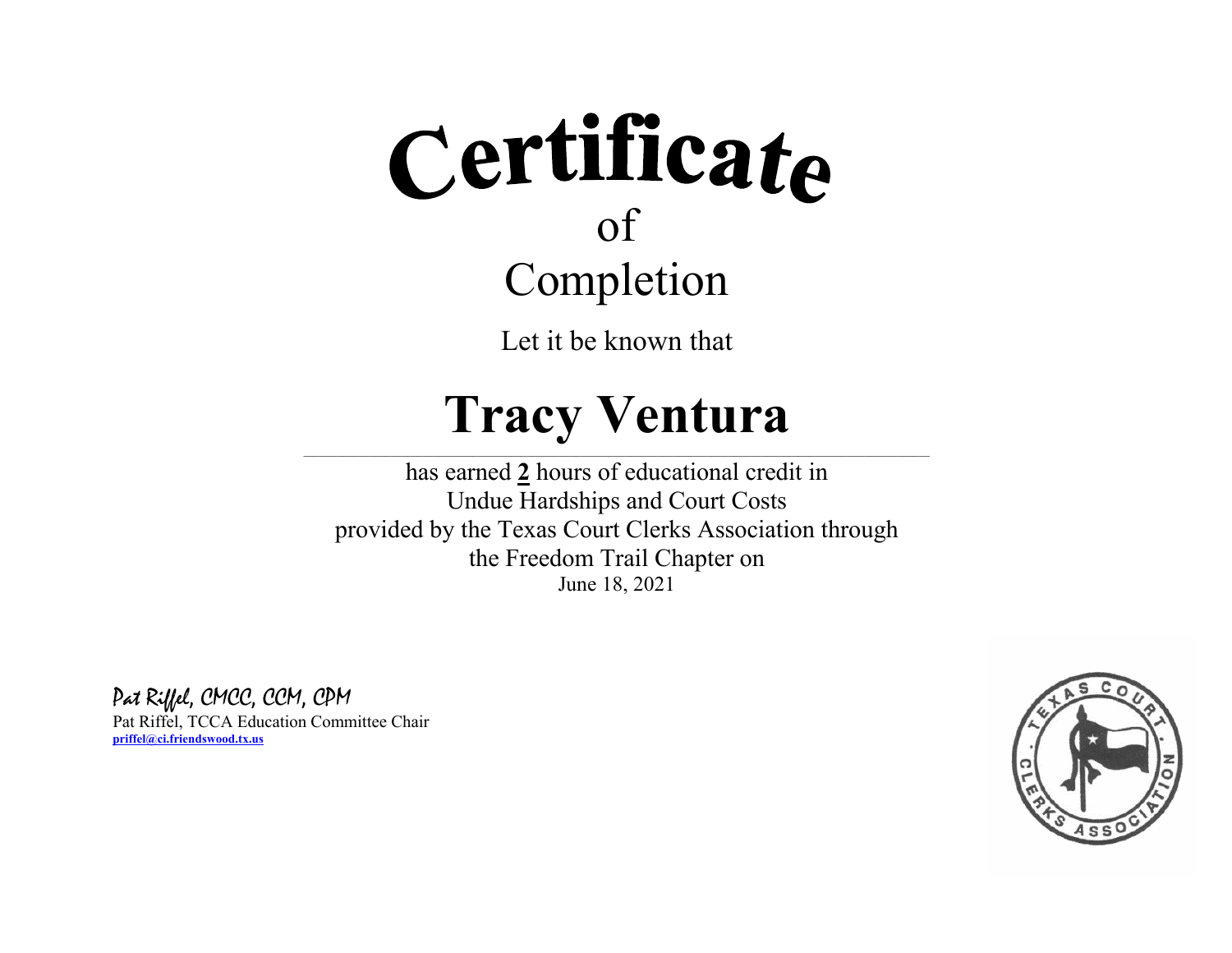Let it be known that

#### **Norma Williams**

 $\_$  , and the state of the state of the state of the state of the state of the state of the state of the state of the state of the state of the state of the state of the state of the state of the state of the state of the

has earned **2** hours of educational credit in Undue Hardships and Court Costs provided by the Texas Court Clerks Association through the Freedom Trail Chapter on June 18, 2021